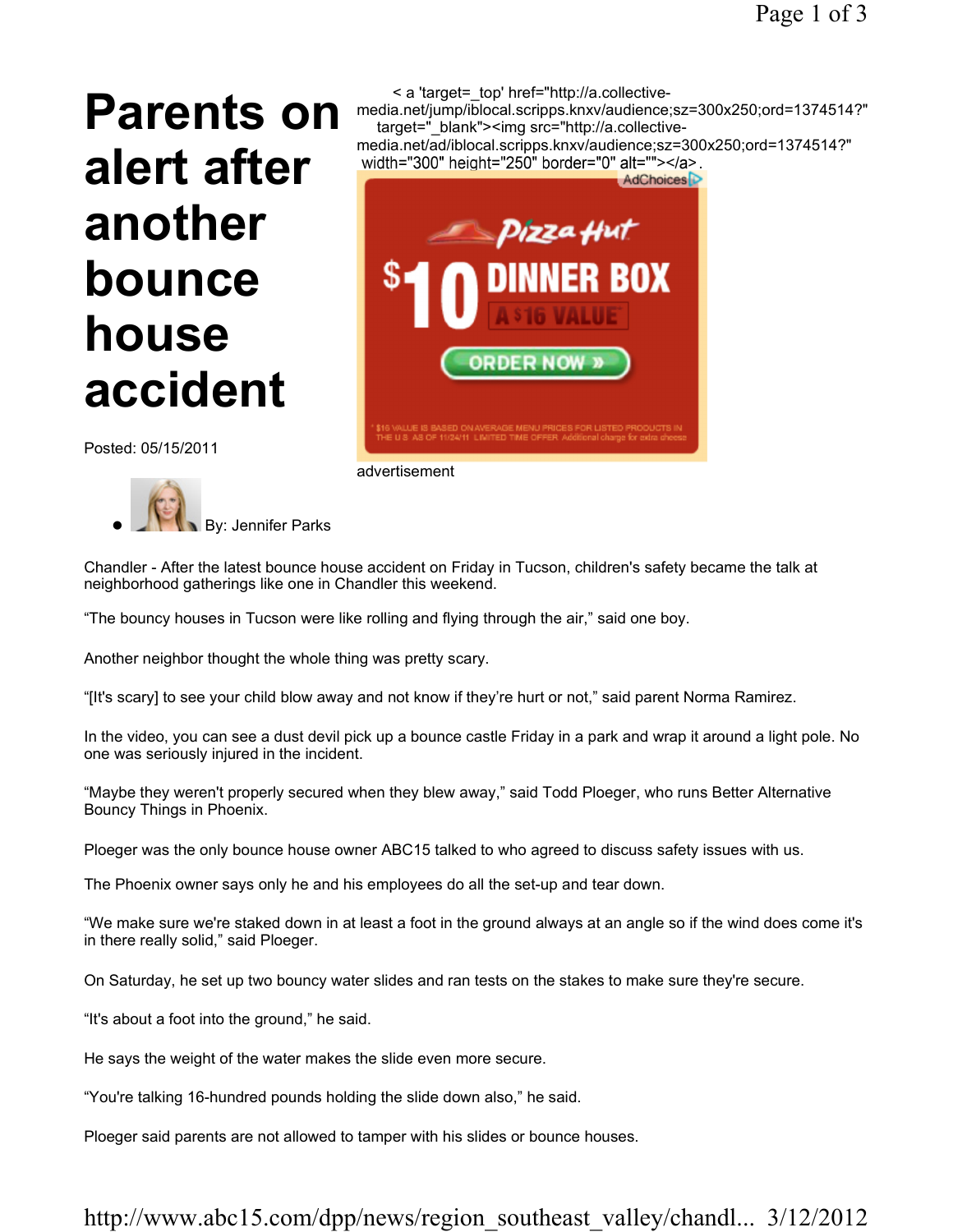"A lot of times some of the parents will make adjustments," said Ramirez, adding they want to move its location sometimes.

Ploeger said adult supervision is key, and so is renting the toys from a reputable owner.

"There may be some smaller companies out there that maybe don't do all the steps that we larger companies do," he said. "They may not stake things properly."

And if a deal sounds too good to be true, it probably is. It's best to not risk it when it comes to your children's safety.

Copyright 2011 Scripps Media, Inc. All rights reserved. This material may not be published, broadcast, rewritten, or redistributed.

 $\bullet$   $\Box$  PRINT

ShareThis • Comments

| Login or signup<br>You must be logged in to comment                                                                                          |
|----------------------------------------------------------------------------------------------------------------------------------------------|
| Type your comments<br>here                                                                                                                   |
| Post<br>Live                                                                                                                                 |
| Rudy Ray Moore                                                                                                                               |
| BRINCA, BRINCA, BRINCA!!!!!!!!!!<br>User ID:http://facebook.com/1723017649                                                                   |
| 9 Months Ago<br>$\cdot$ Reply                                                                                                                |
| Gran Torino<br>Bounce them back to where they came from !!!!<br>User ID:http://facebook.com/100001672378612<br>9 Months Ago<br>$\cdot$ Reply |
| Rudy Ray Moore                                                                                                                               |
| anchor babies love bouncy casas                                                                                                              |
| User ID:http://facebook.com/1723017649<br>9 Months Ago                                                                                       |
| $\cdot$ Reply                                                                                                                                |
| social networking by<br>$\bullet$ Marketplace                                                                                                |